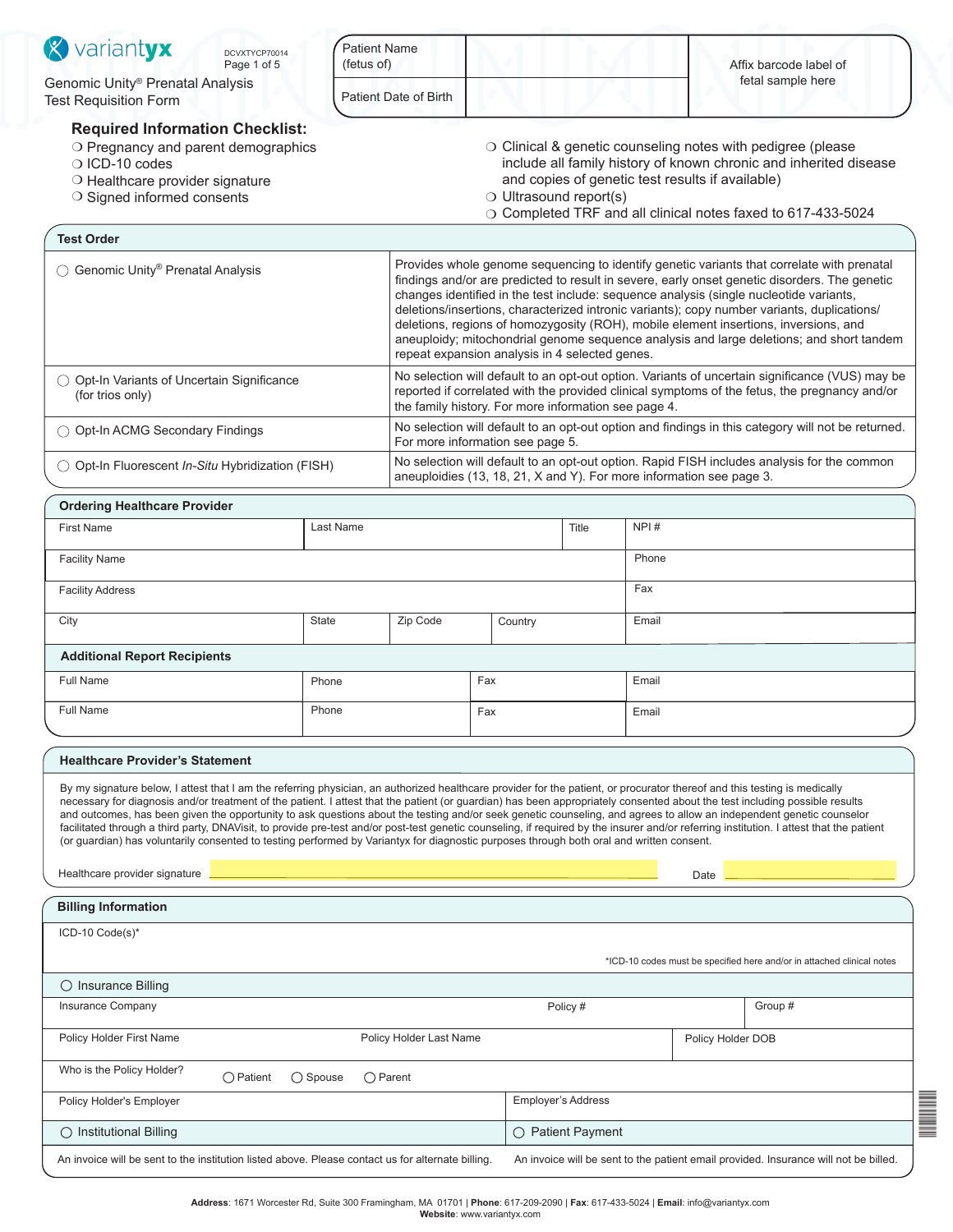

Genomic Unity® Prenatal Analysis Test Requisition Form

| <b>Patient Name</b><br>(fetus of) | Affix barcode label of |
|-----------------------------------|------------------------|
| Patient Date of Birth             | fetal sample here      |

| Patient Information (fetus of)                      |           |  |         |                        |        |          |
|-----------------------------------------------------|-----------|--|---------|------------------------|--------|----------|
| First Name                                          | Last Name |  |         | <b>DOB</b><br>MI       |        |          |
| Address                                             |           |  |         |                        | ID/MR# |          |
| State<br>City                                       |           |  | Country |                        |        | Zip Code |
| Phone                                               |           |  | Email   |                        |        |          |
| Sample Type<br>$\bigcirc$ Other<br>$\bigcirc$ Blood |           |  |         | Sample Collection Date |        |          |

| Biological Maternal Information (if egg donor or gestational carrier) |       |           |  |                        |            |  |
|-----------------------------------------------------------------------|-------|-----------|--|------------------------|------------|--|
| <b>First Name</b>                                                     |       | Last Name |  | MI                     | <b>DOB</b> |  |
| Sample Type                                                           | Blood | Other     |  | Sample Collection Date |            |  |

| <b>Biological Paternal Information</b> |       |           |  |                        |            |  |
|----------------------------------------|-------|-----------|--|------------------------|------------|--|
| <b>First Name</b>                      |       | Last Name |  | MI                     | <b>DOB</b> |  |
| Sample Type                            | Blood | Other     |  | Sample Collection Date |            |  |

| Pregnancy History - Please attach detailed clinical notes (with pedigree if available)                                                            |                                   |                                                                   |  |  |  |  |
|---------------------------------------------------------------------------------------------------------------------------------------------------|-----------------------------------|-------------------------------------------------------------------|--|--|--|--|
| $P \_$<br>$A \sim$                                                                                                                                |                                   |                                                                   |  |  |  |  |
| Collection Date*<br>Sample Type<br>◯ Genomic DNA<br>◯ Amniotic fluid<br>◯ Cultured cells                                                          |                                   |                                                                   |  |  |  |  |
| Gestational Age at Collection                                                                                                                     | <b>Expected Delivery Date</b>     | <b>Predicted Fetal Sex</b>                                        |  |  |  |  |
| $D \sim 1$<br>$W \longrightarrow 1$                                                                                                               |                                   | $O$ Male<br>$\bigcirc$ Female<br>$\bigcirc$ Unknown<br>OAmbiguous |  |  |  |  |
| Sperm Donation?<br>Multiple Pregnancy?                                                                                                            |                                   | Egg Donation?                                                     |  |  |  |  |
| $\bigcirc$ Yes<br>$\bigcirc$ Twin<br>$\bigcirc$ Triplet<br>$\bigcirc$ Other                                                                       | $\bigcirc$ No                     | $\bigcirc$ No<br>$\bigcirc$ Yes                                   |  |  |  |  |
| Abnormal Findings in Previous Pregnancies                                                                                                         |                                   |                                                                   |  |  |  |  |
|                                                                                                                                                   |                                   |                                                                   |  |  |  |  |
|                                                                                                                                                   |                                   |                                                                   |  |  |  |  |
|                                                                                                                                                   |                                   |                                                                   |  |  |  |  |
|                                                                                                                                                   |                                   |                                                                   |  |  |  |  |
|                                                                                                                                                   |                                   |                                                                   |  |  |  |  |
| Testing Previously Performed in Current Pregnancy                                                                                                 |                                   |                                                                   |  |  |  |  |
| $\bigcirc$ FISH<br>○Karyotype<br><b>OMicroarray</b><br>◯ Maternal Serum Screening                                                                 | ◯ Non-Invasive Prenatal Screening |                                                                   |  |  |  |  |
| Results:                                                                                                                                          |                                   |                                                                   |  |  |  |  |
|                                                                                                                                                   |                                   |                                                                   |  |  |  |  |
|                                                                                                                                                   |                                   |                                                                   |  |  |  |  |
|                                                                                                                                                   |                                   |                                                                   |  |  |  |  |
| *Note that the collection date is not the same as the date of service for test billing purposes. For more information, please see CMS guidelines. |                                   |                                                                   |  |  |  |  |

DCVXT<br>DOVOJNJE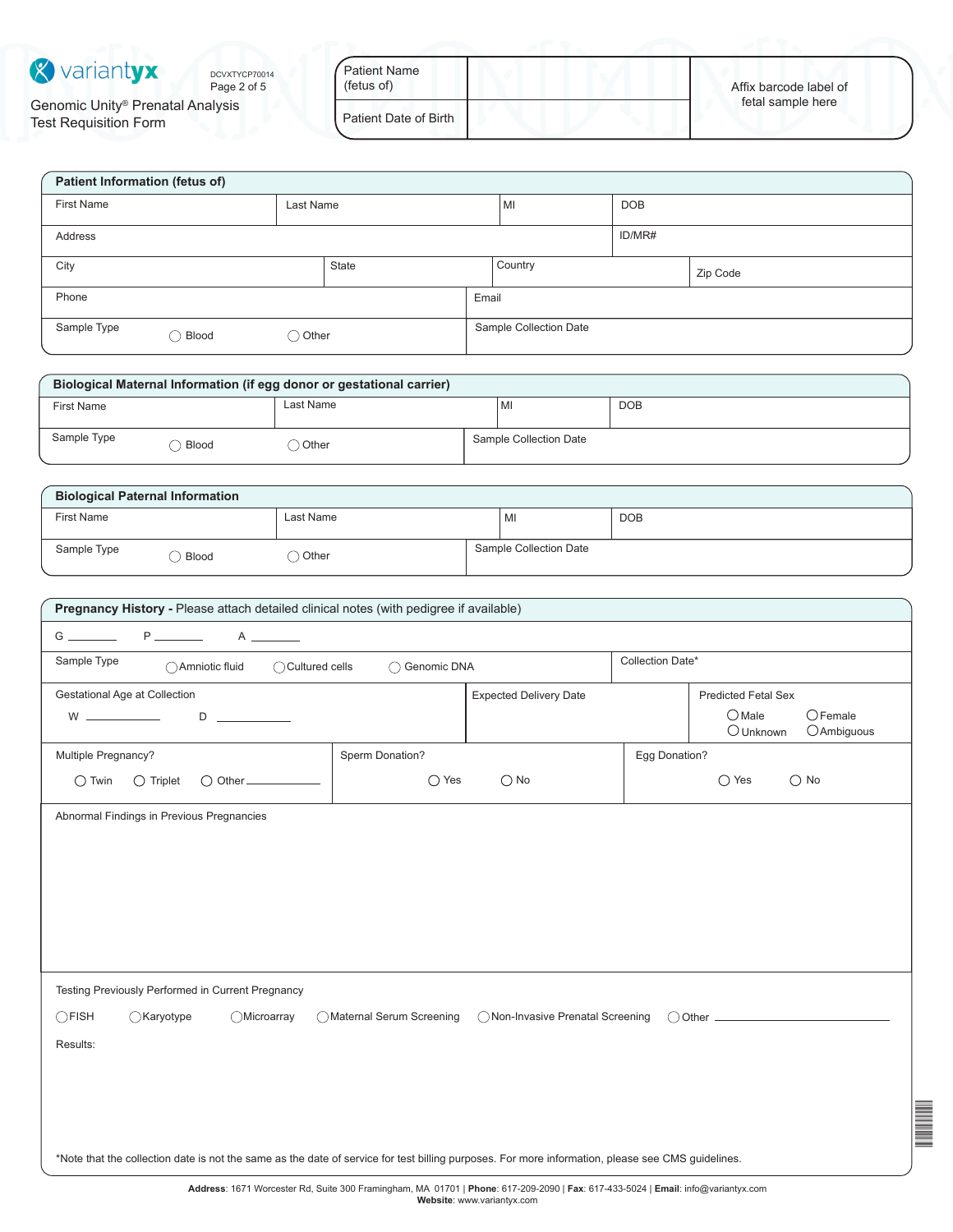

Page 3 of 5 DCVXTYCP70014 Patient Name

Genomic Unity® Prenatal Analysis Test Requisition Form

| Patient Name |  |
|--------------|--|
| (fetus of)   |  |

Patient Date of Birth

### **Test Information**

The benefits and risks of the Genomic Unity® Prenatal Analysis test are explained below. It is recommended that you receive genetic counseling from a licensed and/or certified healthcare provider who can answer your questions about genetic testing and provide information about alternatives. Information about genetic counselors in your area is available at <https://www.nsgc.org/>**.** 

### **Background**

The Genomic Unity® Prenatal Analysis is a whole genome sequence based test designed to identify genetic variants that correlate with prenatal findings and/or are predicted to result in severe, early onset genetic disorders. This test includes sequence analysis (single nucleotide variants, deletions/ insertions, characterized intronic variants); copy number variants, duplications/deletions, regions of homozygosity (ROH), mobile element insertions, inversions, and aneuploidy; mitochondrial genome sequence analysis and large deletions; and short tandem repeat expansion analysis in select genes.

#### **Test Process**

The referring medical provider will coordinate collection of the amniotic fluid sample and the parental blood samples. The collected amniotic fluid sample will be shipped to and cultured by the Center for Human Genetics (CHG). Fetal DNA, derived from cultured embryonic cells, will be extracted and undergo quality control by CHG including determination of maternal cell contamination (MCC). If elected, the cells will also be processed for fluorescence *in situ* hybridization (FISH) for common aneuploidies. For more information on MCC or FISH analyses please visit<https://chginc.org/>. Extracted fetal DNA will be shipped to Variantyx and its affiliates for sequencing and interpretation.

The test is offered as a "trio" test, which compares the fetus' DNA sequence to its biological parents' samples. Fetal sex is determined from the sequencing data and displayed in the analysis report. Parental blood samples will be shipped separately to Variantyx and its affiliates for DNA extraction and sequencing.

A report with the test results will be delivered to the referring clinician and it is their responsibility to provide post-test genetic counseling and follow-up, if necessary. In certain cases, confirmatory testing may be required to verify the test results obtained, and may take several weeks to complete.

This test requires high-quality DNA. In some cases, an additional sample may be needed if the volume, quality and/or condition of the initial sample is not adequate. Samples submitted as genomic DNA require the extraction to be performed in a CLIA/CAP accredited laboratory. Variantyx is not responsible for specimen errors (e.g. labeling, extraction) for samples received that may have occurred prior to our receipt.

Maternal cell contamination (MCC) will be determined and may influence the confidence of the results or the ability to proceed with testing. In the case of a sample failing the CHG evaluation of MCC but still passing the Variantyx quality control (QC), testing will proceed but may lead to an indeterminate result. In the case of a sample failing the Variantyx QC, testing will not proceed and an additional sample will be requested, extending the turnaround time.

### **Turnaround Time**

The turnaround time (TAT) of this test is 20-30 days. If elected, the turnaround time for FISH testing is 3-5 days. For trio testing, the timing starts when the last sample is received. Please note that the following scenarios will likely result in extension of the turnaround time (1) when the fetal DNA sample fails QC and is determined to be insufficient for testing, requiring collection of a new sample; (2) when the test is sent for orthogonal confirmation at an external laboratory.

### **Sample Retention**

DNA extracted from submitted samples may be stored for at least 3 months following completion of testing and may be discarded thereafter. Extracted DNA is not returned unless requested prior to testing (additional fees apply). After completion of testing, anonymized DNA may be used for test development and improvement, internal validation, quality assurance and training purposes before being discarded. The raw data files containing the DNA sequences (BAM files) can be transferred to the tested individuals at no additional charge, upon request, for a minimum of two years. Cultured amniocytes may be maintained for up to two weeks following the completion of testing. During this limited time period, cultures may be made available to the clinician, upon written request, for confirmatory testing such as chromosome analysis and/or (FISH).

New York state residents: No other test shall be performed on this sample except the test ordered by the clinician, unless waived by the patient or authorized individual. In addition, the patient's biological sample will be destroyed within 60 days or upon the completion of testing, unless waived by the patient or authorized individual. Orthogonal confirmation of results at a reference lab cannot be performed unless the patient or authorized individual provides permission to do so.

#### **Possible Test Results**

This test will report genetic variants with evidence in the medical literature reported to be disease causing, or that are computationally predicted to be disease causing, and are classified as likely pathogenic or pathogenic in accordance with the ACMG (American College of Medical Genetics and Genomics) classification guidelines, in the genes and regions tested. Optionally, variants of uncertain clinical significance (VUS) may be reported with this test in cases of abnormal findings or medical history strongly correlated with the provided clinical symptoms of the fetus, the pregnancy and/or the family history. Result types include:

**Positive Result** - A positive result indicates that one or more genetic variants were identified that either explain or partially explain the cause of the clinical symptoms or findings or indicate an increased risk of developing the disorder in the future. Individuals with positive results may wish to consider further independent testing and/or consultation with their physician or genetic counselor.

**Negative Result** - A negative result indicates that no genetic variant explaining the clinical symptoms or findings was identified by this test. This reduces the likelihood of, but does not exclude a genetic cause.

DCVXTV<br>DCVXTV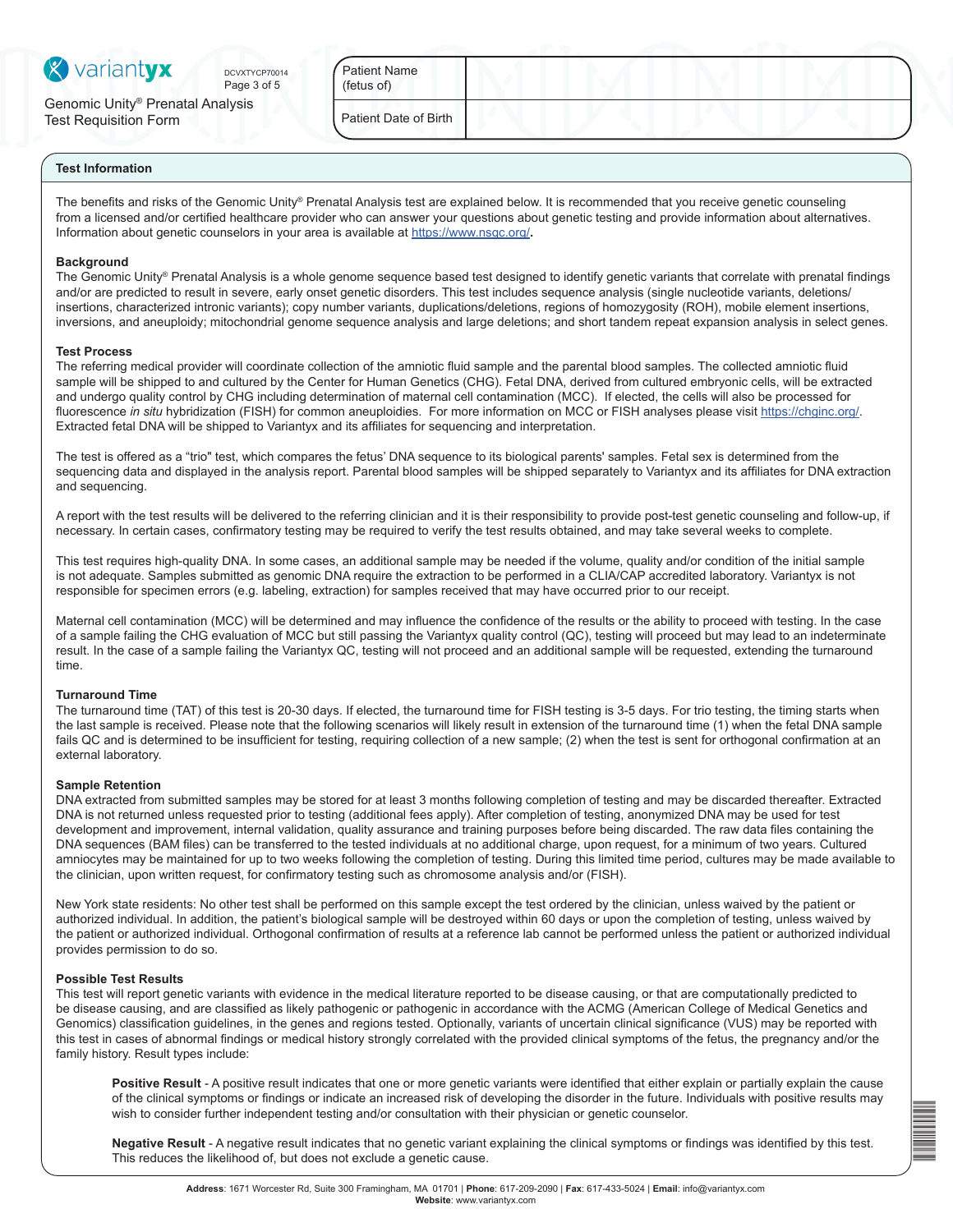

Page 4 of 5

Genomic Unity® Prenatal Analysis Test Requisition Form

DCVXTYCP70014 Patient Name (fetus of)

Patient Date of Birth

# **Test Information**

**Uncertain Result** - A variant of uncertain significance was identified by this test. This means that a genetic variant was identified, but based on available information in the medical literature and research and scientific databases it is not certain whether the variant may cause a disorder. The variant could be a normal genetic difference that does not cause a disorder. Without further information, the effects of the variant cannot be known and an "uncertain/clinically inconclusive" result may be reported. The uncertainty may be resolved over time if additional information becomes available. Periodic reanalysis of the sequence data or further analysis, including testing of additional family members, may be recommended.

**Indeterminate Result** - An indeterminate result indicates that there were relevant genetic variant(s) identified in the analysis, but that it is uncertain whether they are true variants or artifacts. Furthermore, it is considered that a repeat test will not resolve the technical uncertainty and orthogonal confirmation is necessary to resolve the result.

**Inconclusive Result** - A technically inconclusive result indicates that there was an issue with the patient sample that resulted in data that the lab cannot interpret. It is considered that a repeat test will likely resolve the technical uncertainty and therefore a repeat sample is recommended to complete the analysis.

#### **Reporting Standards**

All reportable variants in the clinical report will be categorized as pathogenic, likely pathogenic or a variant of uncertain significance (if selected) utilizing the American College of Medical Genetics and Genomics (ACMG)/Association for Molecular Pathology (AMP) guidelines as published by Richards *et. al.*, 2015 (for more information see:<https://www.ncbi.nlm.nih.gov/pmc/articles/PMC4544753/>). Variants may have a strong phenotypic correlation with the reported fetal phenotype(s) and be considered a strong causal candidate for the disorder or may have some phenotypic overlap with the reason for testing but not be considered the sole genetic cause for the phenotype(s) in the fetus. Both types of variants may be reported. Even if this test finds DNA changes that are responsible for the reported symptoms, the testing may not completely predict the severity of the disorder, possible future problems, or response to treatment. Interpretation of results is limited by the current medical understanding of disease and available scientific information. Variants may not be reported if they are not associated with a disease in the OMIM database.

Regions of homozygosity (ROH) are detectable with this analysis. These regions may be indicative of segmental uniparental disomy or identity by descent. ROH is reported for regions greater than or equal to 5 megabases (Mb) for imprinted chromosomes (6, 7, 11, 14, 15 and 20). ROH for nonimprinted autosomal chromosomes is reported for regions greater than or equal to 10 Mb, which may include multiple regions. ROH is not reported for the sex chromosomes. The results of ROH are not interpreted. Additional testing may aid in diagnosis.

Variants of uncertain significance (VUS) identified in genes correlated with the reported fetal phenotype and severe early onset disorders, and that meet specific reporting criteria, will be reported only if the ordering clinician opts in to receive these results. Reporting criteria for VUSs include:

A VUS in gene with strong clinical correlation to the reported abnormal ultrasound findings and/or the pregnancy, medical or family history, and is: *de novo* VUS associated with an autosomal dominant disorder, compound heterozygous variants (single VUS in *trans* with a known pathogenic/likely pathogenic variant) associated with an autosomal recessive disease, single VUS in an autosomal dominant disorder if correlated with reported fetal phenotype, structural variants > 1 Mb if a deletion or >2 Mb if a duplication.

A VUS in gene associated with highly penetrant early onset disease and is: *de novo* VUS associated with an autosomal dominant disorder, compound heterozygous variants (single VUS in trans with a known pathogenic/likely pathogenic variant) associated with an autosomal recessive disease, structural variants > 1 Mb if a deletion or >2 Mb if a duplication.

### **Single Nucleotide Variants**

Genome-wide single nucleotide variants and small deletion/insertions (<50 bp) are reported if they are known to be pathogenic or likely pathogenic and sufficient to cause severe early onset disease. Variants of uncertain significance (if selected) may be reported if there is strong clinical correlation to the fetus' reported medical findings or family history.

#### **Structural Variants**

Structural variants are considered genome-wide and are reported if the genes contained within the structural region have clinical correlation with the reported phenotype or are predicted to result in severe early onset disease. Structural variants are not orthogonally confirmed. Parental inheritance will be reported for structural variants when both parents are available for testing.

#### **Short Tandem Repeats**

Short tandem repeats in the *FMR1, AR, DMPK,* and *FXN* genes will be reported if the repeat is in a range associated with juvenile onset. Repeat expansions are not orthogonally confirmed in the *DMPK* and *FXN* genes prior to reporting. Repeat expansions will be orthogonally confirmed in the *FMR1* and *AR* genes prior to reporting. The *FXN, DMPK,* and *FMR1* expanded alleles are reported without the allele size. Methylation status is not included in this analysis. Repeat expansions are reported without reference to interrupting repeat status. Parental inheritance will be identified for reportable repeat expansions, which may reveal a risk to a parent. Reporting expansions in the *FXN* gene requires trio analysis.

#### **Mitochondrial Variants**

Mitochondrial variants are reported in the mitochondrial genome if they are pathogenic or likely pathogenic, previously reported in the MITOMAP database, and homoplasmic. Homoplasmic large deletions are reported; however, duplications are not. Heteroplasmy can be identified above 2%;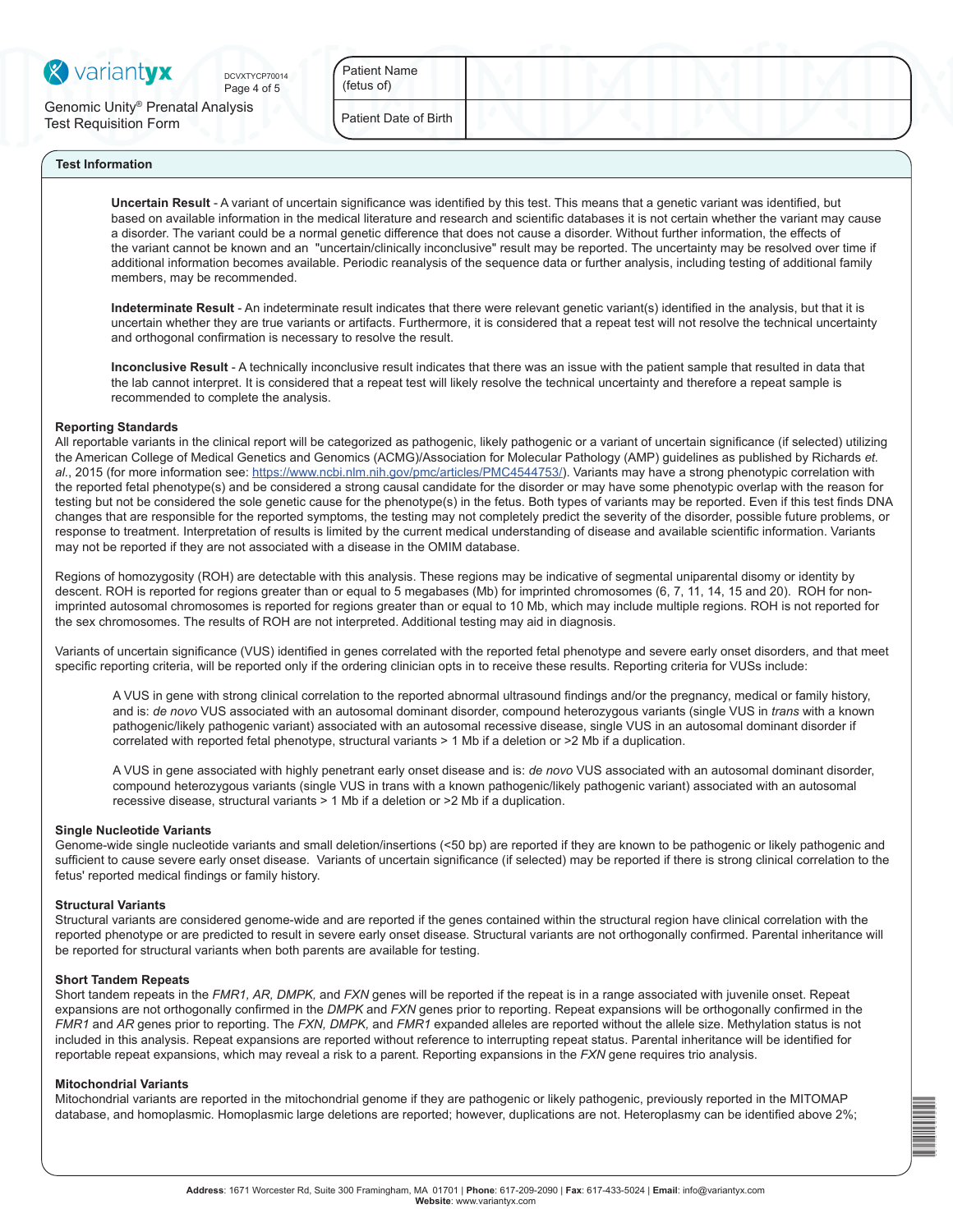

Page 5 of 5 DCVXTYCP70014

Genomic Unity® Prenatal Analysis Test Requisition Form

Patient Name (fetus of)

Patient Date of Birth

### **Test Information**

however, the significance of variants with low level heteroplasmy is uncertain in interpretation.

### **ACMG Secondary Findings**

The American College of Medical Genetics and Genomics (ACMG) recommends reporting pathogenic and likely pathogenic variants in a list of genes. Patients for whom the Genomic Unity® Prenatal Analysis test is ordered have the choice to opt-in to ACMG Secondary Findings. The American College of Medical Genetics and Genomics (ACMG) recommends reporting pathogenic and likely pathogenic variants in a list of genes in both a gene-specific and variant-specific manner. Variantyx evaluates the secondary findings list of genes, the version of which will be listed in the report and can be found on the Variantyx website [\(ACMG Secondary Findings](https://variantyx.com/resources/testing-policies/acmg-secondary-findings/)). These variants are not typically reviewed during routine processing of fetal samples, but are actively sought and reported to the patient. The ACMG recommends reviewing variants in the genes in their recommended list because the genes are related to conditions that are considered 'actionable', meaning that there are steps that can be taken to mitigate the onset or severity of the clinical outcome. It is important to understand that it is possible to have a pathogenic variant but to have it not detected by the assay. In addition, variants of uncertain significance are not reported in these genes. If a variant is of uncertain significance, and later is considered pathogenic, it cannot be determined without a reanalysis of the data.

The option to receive Secondary (ACMG) Findings is not available to relatives, with the exception of the reported parental inheritance of the variants identified in the fetus. No specific parental results are issued as a separate report under the family member's name.

## **Technical Limitations**

This assay evaluates the genome sequence within the scope described for the test. While whole genome sequencing is the most sensitive sequencing technology available today, there are a few limitations that may prevent detection of some types of DNA changes. Variant types that may not be detectable include aberrations not caused by variants in DNA sequence such as methylation abnormalities or other epigenetic modifications, fusions, chromosome conformational changes, X-linked recessive variants in females who manifest disease due to skewed X-inactivation, variants that are not uniquely mappable as in regions homologous to pseudogenes (e.g. *CYP21A2*), are of low coverage or are otherwise determined to be of low quality, or other unknown abnormalities. Uncommon circumstances, including bone marrow transplantation, blood transfusion, and variants that exist in only a small fraction of cells (mosaicism) may interfere with variant identification. Deletions, duplications and copy number variants between 50 and 300 nucleotides are detected with a lower sensitivity. Mosaic aneuploidy is detectable at levels, in general, above 15%; however, the occurrence of both trisomy and monosomy for the same chromosome may not be detected. Any additional test specific limitations are noted on the individual test information web page indicated. The test sensitivity, specificity, accuracy and positive predictive value for different variant types are available upon request.

### **Reporting Limitations**

This test will only report variants that correlate with prenatal findings, family history, and/or are predicted to result in severe, early onset genetic disorders. This test will not report variants related to infertility, carrier status of autosomal recessive disease, carrier status of X-linked recessive diseases, or variants that increase statistical risk for a disease, variants for late-onset conditions (including but not limited to neurological diseases, etc.) and variants associated with low penetrance diseases. Variants are not confirmed unless stated and confirmations are not part of the test turn-around time. Additional testing may be recommended to assist in the clinical correlation of results.

If there are abnormal findings in the pregnancy, interpretation will be done with reference to the provided personal medical and family history; therefore, it is important to provide accurate and complete medical notes.

Parental samples are used as reference for the fetus' test interpretation only. Parental inheritance will be listed for variants reported in the fetus, but no specific reports are issued in the parent's name. Findings in parents alone will not be reported, and therefore this test is not intended to identify diseases or carrier status in parents. However, positive findings in the fetus may disclose parental genotype, or reveal a risk to a parent.

Due to the time sensitive nature of the test, in the event that a parent is not a biological parent, mosaicism is discovered in one of the parents, or one of the parent's DNA samples has low quality, the assay will be processed without the parent and the report will contain only positive or likely positive results (i.e. no variants of uncertain clinical significance).

### **Patient Confidentiality**

To maintain confidentiality, test results will only be released to the ordering healthcare provider or ordering laboratory, and upon your request, to additional healthcare provider(s) indicated on this test requisition form. Test results will only be disclosed to others by your written consent and/or if demanded by a court of competent jurisdiction. It is your responsibility to consider the possible impact of test results on insurance rates, the ability to obtain disability, life or long-term care insurance and employment. The Genetic Information Non-discrimination Act (GINA), enacted by the US Federal Government, provides some protection against discrimination by health insurance companies and employers based on genetic test results, but does not cover life, disability, or long-term care insurance. Information about GINA is available at [https://www.genome.gov/10002328.](https://www.genome.gov/10002328)

Anonymized information obtained from the test may be included in variant and allele frequency databases used to help healthcare providers and scientists understand human disease, as well as in scientific publications. Names and personal identifying information will not be revealed. Separate from the above, if there are opportunities to participate in research relevant to your condition, and you have consented for recontact, Variantyx may contact you or your healthcare provider for research purposes.